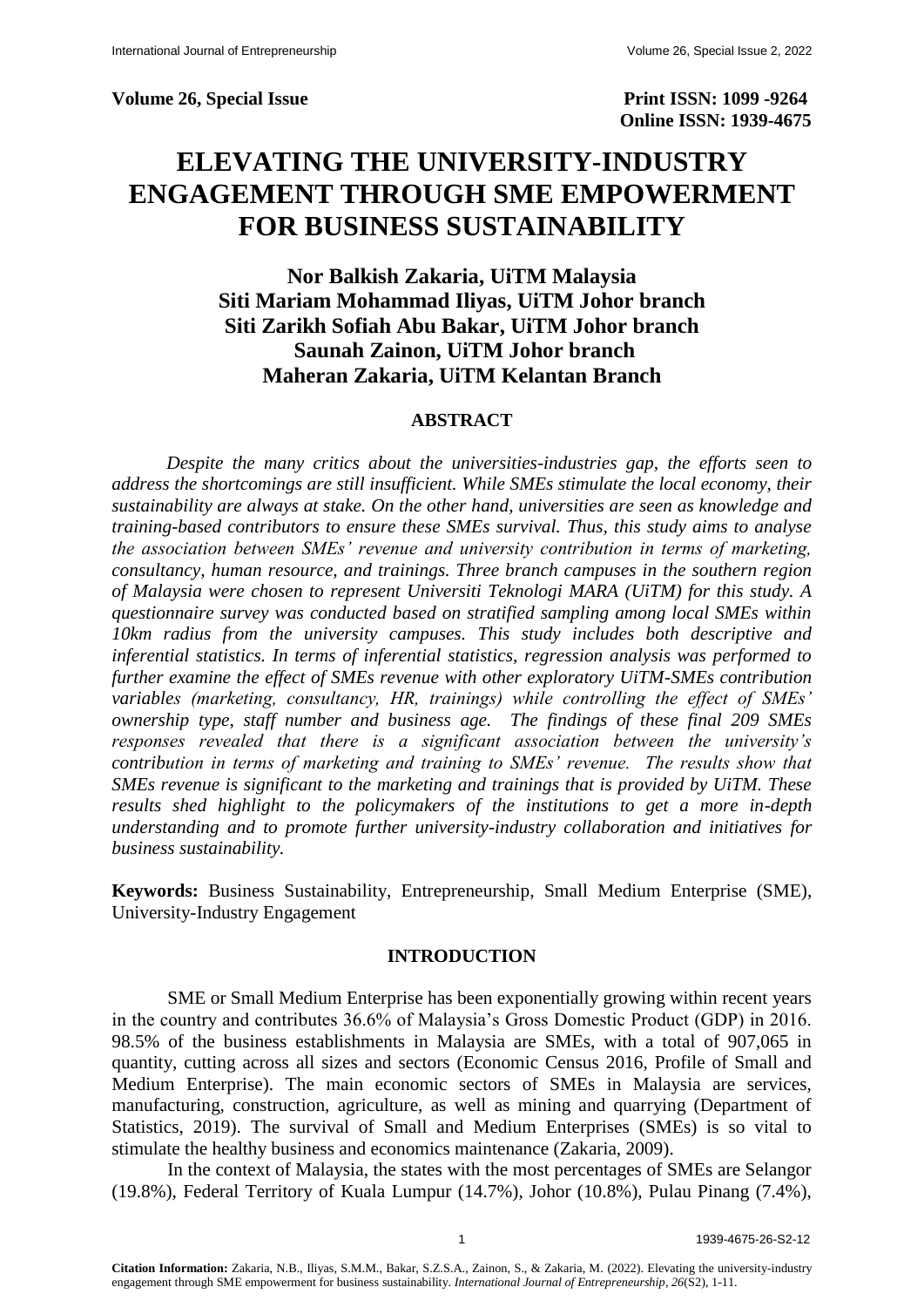and Sarawak (6.7%). There are also various initiatives and programs introduced by the government in supporting the establishment and development of SMEs, which are evident since the 1970s (Saleh & Ndubisi, 2006). This in return contributes to the positive development of the economy in Malaysia, similar to the situation in Thailand, where SMEs play an important role in the country's economic development (Chittithaworn, Islam, Keawchana, & Yusuf, 2011). Furthermore, SMEs are also expected to be a crucial aspect of economic growth, employment creation, and transformation towards developed countries (Gunto & Alias, 2013).

Many aspects are involved when it comes to the development of SMEs, as well as in ensuring the survival of the business. Ng (2012) summarized various factors for enterprise success, and they can be both tangible (measurable) and intangible (not directly measurable) as suggested by (Lönnqvist, 2002; Williams, 1998). Some examples are networking, product, ability to focus on market, customer, new product development, financial performance, objective market acceptance, subjective market acceptance, customer acceptance, customer satisfaction, product performance, and quality, among others. Moreover, not all SMEs in Malaysia are obliged to undergo audit for their annual return as this can be a financial check and balance in terms of their performance and going concern (Azmi, Samat, Zakaria & Yusof, 2013) especially by the quality auditors.

With relation to new product development. Yi, Han & Cha (2018) found in their studies on the effects of entrepreneurship of SMEs from the perspective of South Korean industries, that innovativeness had a positive effect on marketing capability. The critical relationship between the entrepreneurial and innovation aspects was also mentioned by Sumiati (2020) in her study from the perspective of SMEs in Indonesia. The finding of the study highlights the importance of innovation for SMEs in improving their quality hence helping them to stay relevant when it comes to competition with the other enterprises. This is where engagement with the community, specifically universities will play its role to further elevate business sustainability in the long run, as it was concluded that improvement of business performance is positively related to innovations done by the industries.

The community which makes a large section of business customers is one important factor that leads to the development and success of the enterprises, and university as a part of the community is in a way related to it. Universities or higher learning institutions in general operate as a fully integrated community, interdependently with the local, regional, and global communities (Cortese, 2003). Aside from university-industry knowledge exchange linkages, or the capability of 'knowledge economy' as mentioned by Acworth (2008), being a part of the community makes university as one of the main aspects in economic development within the area.

Nguyen & Nguyen (2020) highlight the positive outcomes of links and collaboration between enterprises and universities, which includes the aspects of training and talent hiring. Focusing specifically on the perspective of tourism development, the factors of process, contextual, organizational, co-operation and benefit were analysed, and the first two were found to be the most critical factors in collaboration between the two parties. Crucial business performance and default risk (Zakaria, 2012) could also be clearly seen when enterprises are guided by universities expertise.

As SMEs are also a part of the local community, they are also related to the university community, comprising both the staff and the students, who are also the customers of the enterprises in the nearby areas. In a way, the existence of a learning institution in a community is seen as one factor that leads to the positive development of the SMEs, as they are the customers and end-users of the services provided by the SMEs.

As one of the public higher learning institutions in Malaysia, Universiti Teknologi MARA (UiTM) is considered a huge with mass faculties. There are 35 campuses all over the country, with at least one campus in every state (except the Federal Territories). Currently, the institution is the home to some 170,000 students and more than 17,000 staff (University

**Citation Information:** Zakaria, N.B., Iliyas, S.M.M., Bakar, S.Z.S.A., Zainon, S., & Zakaria, M. (2022). Elevating the university-industry engagement through SME empowerment for business sustainability. *International Journal of Entrepreneurship, 26*(S2), 1-11.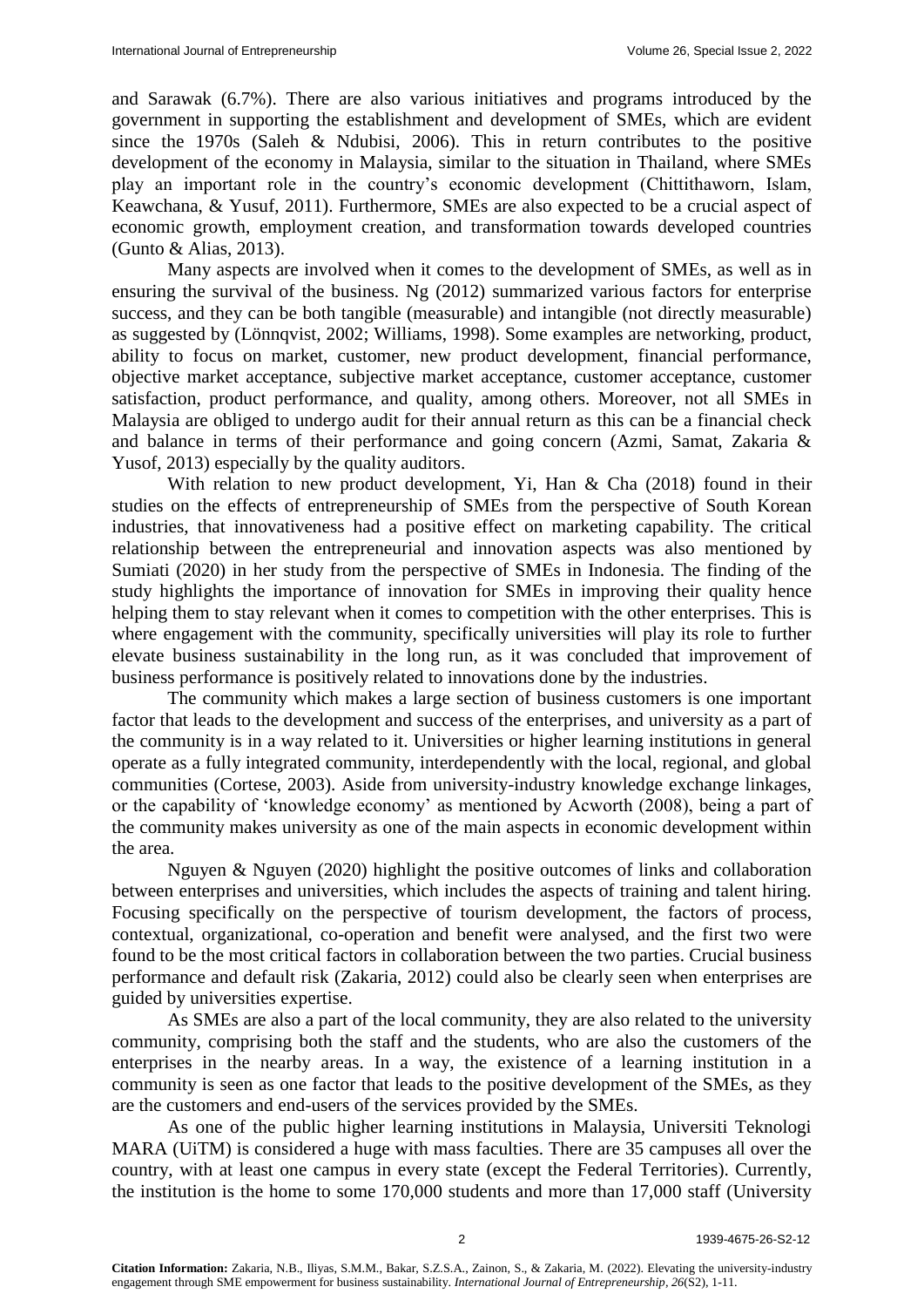Transformation Division, 2020), which makes it the largest higher education institution in Malaysia. In general, the campuses are located in various areas in the states, with most of the locations are at the outskirts of the city or even some rural areas. The staff and students live either on campus or in the housing areas near the campus. Either way, the university community forms a group which contributes to the dynamics of the bigger community that they live in. The location of UiTM campuses in a way plays its role in contributing to the development and success of the local SMEs, as the community in the institution is also the customer of the enterprises. Hence, the choice of selecting UiTM as the research setting in this study could be meaningful as its appearance covers all states in Malaysia.

However, the gap between university and industries or communities is a long-debated issue. Communities hardly reach the university and vice versa. While there is nothing new about the interaction between the academic institution and the industry (Etzkowitz, 2001; Feldman & Desrochers, 2004), the detailed ways on how the interaction translates into measurable result, especially to the community is still considered new (Philpott, Dooley, O'Reilly & Lupton, 2011). In addition, there is insufficient empirical evidences provided by prior researchers about the contributions provided by the universities to communities especially in aiding them to generate income and prolong life survival.

Klofsten & Jones-Evans (2000); Louis, Blumenthal, Gluck & Stoto (1989) highlight the spectrum of the entrepreneurial activities' contribution, which categorized into hard and soft initiatives. Hard activities (such as patenting, licensing and spin-off firm formation) are generally perceived to be the outputs which are more measurable (Rasmussen, Moen & Gulbrandsen, 2006) and more often viewed as having more entrepreneurial nature as compared to the softer initiatives (academic publishing, grantsmanship and contract research) which in certain cases is even perceived to have minimal entrepreneurial values.

Furthermore, the issues such as minimal technology transfer via patenting, patents as one of the very least used platforms by research groups (Agrawal & Henderson, 2002) and minimal values offered by patent protected inventions dues to the immaturity of commercial aspects as well as insignificant royalty generations are also highlighted when it comes to academic institutions' contribution to the industry and community (Philpott et al., 2011). Even with the more feasible ways to transfer their expertise to the industry and community, such as publication, conference and consultation (Cohen, Nelson & Walsh, 2002), as well as trainings, attachments, certified partners accreditation and dedicated innovation program as the initiatives to enhance academics' entrepreneurial knowledge and experience (Rahim, Chik, Bahari, Salleh & Bakri, 2015), the gap has brought down the community's intellectual expectation from the universities. While universities academicians work within their networks and counterparts, the surrounding communities are left behind.

This study is categorized into a few sections. Following this section is a review of prior studies discussing the findings within the research area. The Methodology section highlights the sampling technique, SMEs categories, respondents' locations, and related tests conducted. The next following section is the findings and discussions on the results gathered. Finally, a conclusion section concludes the overall study.

### **LITERATURE REVIEW AND HYPOTHESIS**

Khalique, Isa, Nassir Shaari & Ageel (2011) have confirmed that there is no explicit worldwide definition of Small and Medium Enterprises (SMEs). Therefore, they alternatively defined SMEs in Malaysia by referring to their annual sales turnover and the total number of full-time employees. According to Small and Medium Enterprises Corporation Malaysia (SMECORP, 2008), enterprises that hire between 50-150 full-time employees fall into medium enterprises category, while those who hire between 5-50 employees are under small enterprises category and last but not least, enterprises who hire less than 5 employees are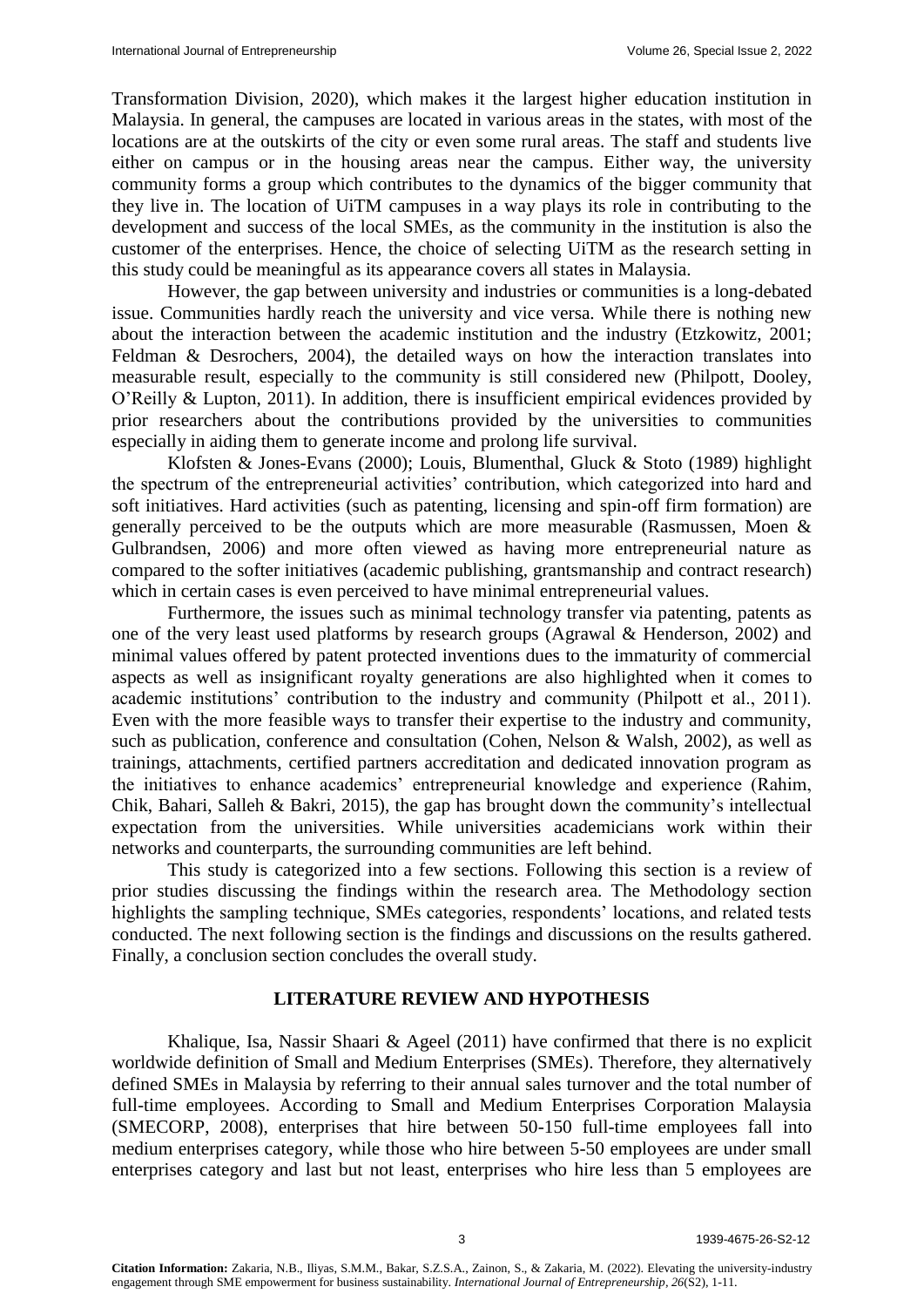called micro enterprises. These SMEs are also alternately referred to as medium-sized companies, small enterprises, and micro-enterprises.

The role of SMEs in enriching the economic development is extensively acknowledged as they cover vast aspects of the manufacturing sector involving processing and production of raw materials such as food, beverages, rubber, wood, and other essential materials. According to the figures recorded by the Malaysian Ministry of International Trade and Industry (MITI) (2019), SMEs' contribution to manufacturing amounted to 20% of the GDP, in 1991. The figure was further supported by Kassim & Sulaiman (2011), as they observed that SMEs contributed to the manufacturing sector by 3.12% to total employment and they are expected to rise significantly in future.

However, some SMEs in Malaysia are facing challenges, for instance lack of knowledge in marketing techniques, branding, and customer loyalty, which resulted in competitive disadvantage and losing out good opportunities (Alam, Jani, Senik & Domil, 2011). The recent research by Ambad, Andrew & Amit (2020) has also encapsulated several barriers intruding the performance of SMEs which are financial constraints, human resources issues, lack of creativity and innovation, poor marketing strategies, and issues with the suppliers. As a result, university-industry engagement is appreciably viewed as the way to foster SMEs in fighting those barriers.

University-industry engagement is tightly associated with scientists' attachment to companies, consultations, industrial training for students, marketing courses, knowledge transfers activities, and other relevant programs (Yee, Chong & Kendall, 2015). The researchers further mentioned that a successful university-industry engagement lies on their mutual trust that each of them can contribute to one another. Furthermore, Lavie, Haunschild & Khanna (2012), suggested that the institution and organisation who are involved in university-industry engagement celebrate each other's routine and culture in fostering positive trust and commitment.

By adopting a multilevel approach, Messeni & Murgia (2021) revealed the significant role played by SMEs' absorptive capacity, as well as by social and geographical proximity between their partnering organizations. Their results further showed the positive impact of the regional knowledge spill overs that are close to the technological fields of the innovations developed. Their findings provided a better understanding of interactive learning in R&D collaborations between universities and SMEs, explaining how it may be further nurtured by knowledge spill overs available in SMEs' Regional Innovation Systems (RIS).

According to Hamdan, Yusof, Omar, Abdullah, Nasrudin & Abullah (2011), universities must step out from their traditional roles of merely producing graduates to be more relevant and progressive in serving the industry. The synergy created between university and industry engagement can greatly foster Malaysian economic development. Studies have proven that the prosperous economy of Malaysia can be celebrated with the existence of close university-industry engagement as it can gain a plethora of benefits through the execution of knowledge transfer, research and development, innovation and commercialisation programs.

Higher education providers have the greatest challenge to equalize graduates' knowledge and skills with existing employment opportunities while it is known that SMEs are job creators in the economy and a crucial contributor to sustainable development. If the education system of higher education in management does not withstand society future needs, this will impair the social, economic, and environmental conditions of the country. Thus, for longer sustainability, management graduates who will be future managers should be educated well with the needed skills and knowledge through a sustainable curriculum, which can be enriched with the linkage with the SMEs during study, a milestone for business start-up, employment opportunities, and industry intakes (Shivany, 2021).

One of the efforts executed by the UiTM researchers; Asri, Chik, Rais & Othman (2020) has highlighted the importance of remarkable packaging among the SMEs products,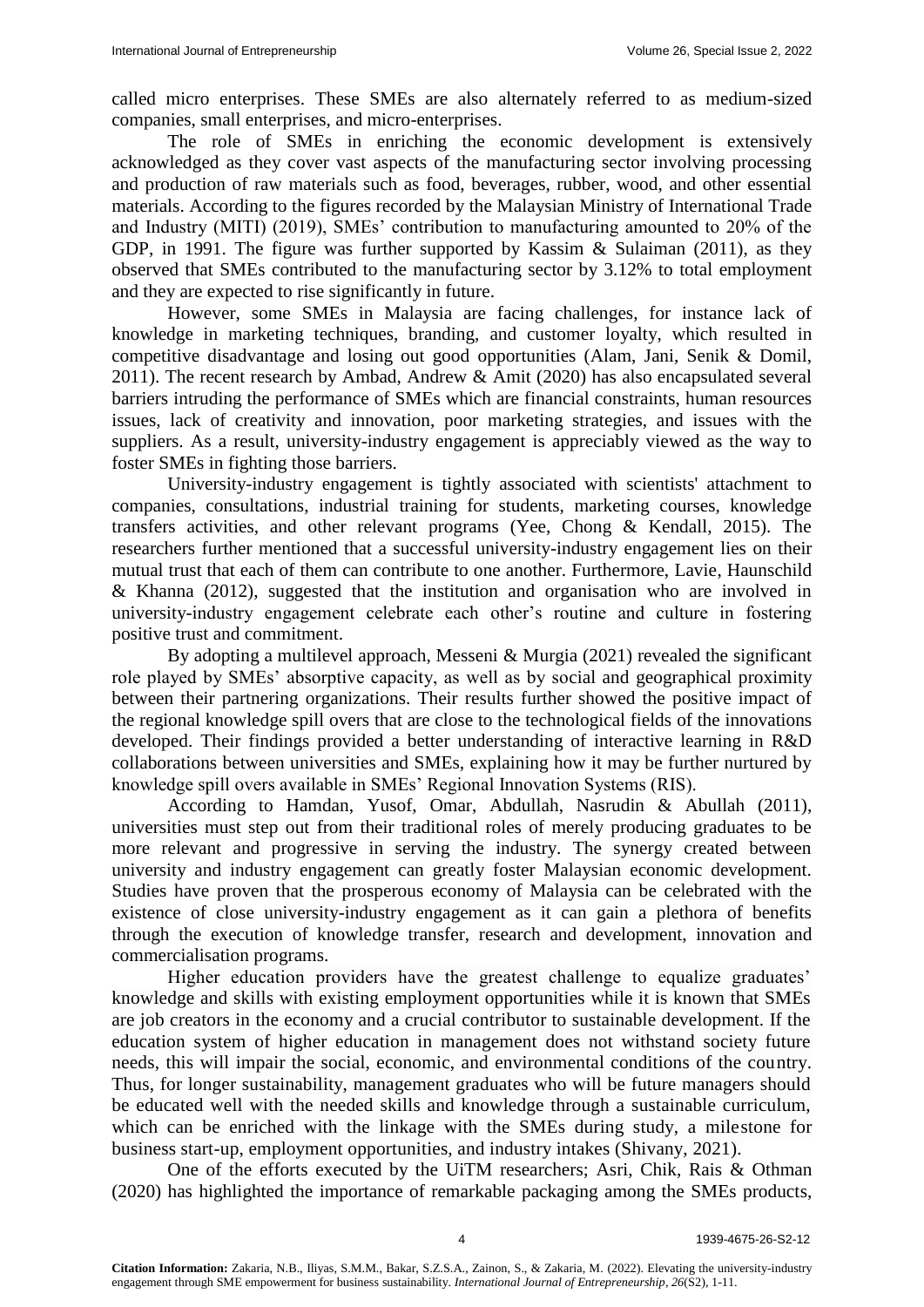especially food and beverage in attracting potential customers and encouraging repurchase intention among them. In short, this is one of the possible supports that could be offered by the university-engagement programme with the SMEs.

Some of the critical reasons for the university-industry engagement to be elevated were well explained by Abdullahu, Tobi & Masrom (2017) by listing the perceived benefits of Malaysian university-industry engagement. Normah (2011) as cited in Abdullahu, Tobi & Masrom (2017), scholars claim that as universities are contributing to providing human capital for the industry to use it to run their business, they are irrefutably supporting each other. In addition, Othman and Omar (2012) found a big gap in reference to universityindustry engagement especially at the micro level as both parties were hesitant to mutually work together. This could be resulted from the less exposure attainment in terms of the possible contributions that can be offered by them.

However, Malaysia is not the only country which promotes the university-industry engagement through Small and Medium-sized Enterprises (SMEs). Based on the study conducted by Mitanoski, Kojić, Jakšić & Marinković, (2013) SMEs were considered as the main generators of new jobs and a power for fighting unemployment. They have also highlighted that a strong collaboration between university and industry is the support centre that can benefit not only the new jobseekers, but also the existing headhunters.

Mutual collaboration between university and industry is demanded in uplifting the skills of the university's committee as well as the industry's revenue. In reference to the statement, Salleh & Omar (2013) have established a model of three main components namely university, government, and industry as the effort in attaining a successful engagement between university and industry. Their findings have also emphasised the university's role in providing talented prodigy to embark on the alliance, while the SMEs can provide the training programs, knowledge transfer, consultation work and commercialisation with the formidable support from the government.

Since boosting economic growth is one of the university's objectives when engaging with the SMEs, entrepreneurship education has been acknowledged as a prominent integral part of the national agenda in Malaysia. Consequently, an entrepreneurship centre has become a must in every public university which is closely monitored by the Vice-Chancellors of Universities through their KPIs evaluation (Ngah, 2018).

In addition, a study conducted in Turkey by Temel, Scholten, Akdeniz, Fortuin & Omta (2013) revealed that the role of innovation and university collaboration in advancing the profit of SMEs is highly looked upon if the effort and commitment offered reach its greatest level. This suggests that most companies are intolerable to mischievous proposals or commitment shown by the university especially in dealing with the current fierce market competition. In other words, it is the responsibility of the university to appear relevant to the industries while proposing and executing their intended contribution. University is merely seen as social contributors to local surrounding SMEs across their financial performances. Hence, this study hypothesizes that;

*H1: There is a significant association between SMEs' revenue across university contributions.*

#### **METHODOLOGY**

A survey was conducted among local SMEs within a few different districts corresponding to UiTM southern branch campuses – Johor, Melaka, and Negeri Sembilan. For each branch, about 100 questionnaires were distributed based on stratified sampling methods. SMEs category varies from sole proprietor, partnership to private limited. A final of 209 SMEs responses were recorded to be further analysed.

Descriptive analysis, bivariate, and multivariate tests took place in order to serve the final findings of this study. A hypothesis was developed to analyse the association of SMEs revenue to UiTM contribution to SMEs namely marketing, consultancy, human resource, and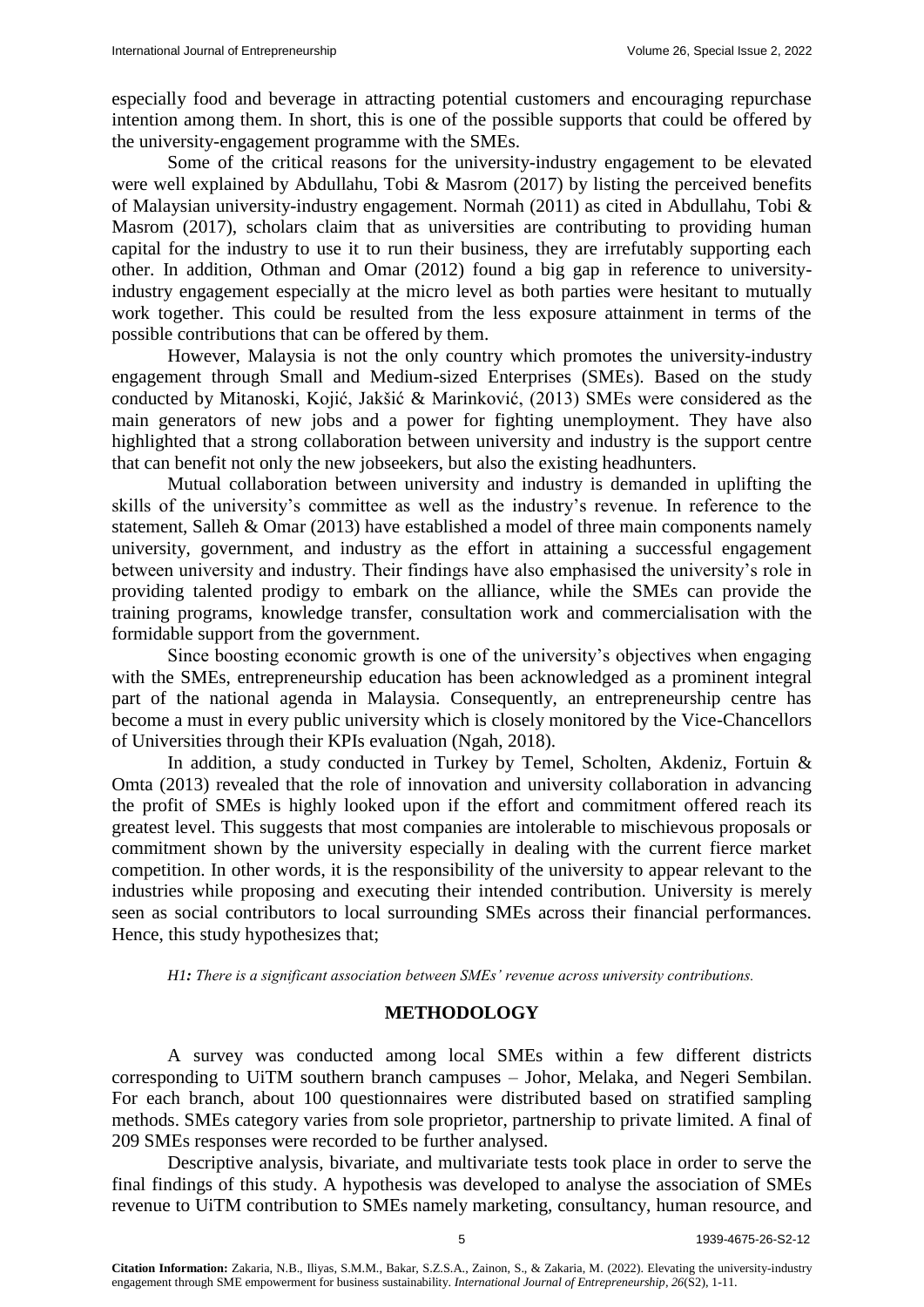trainings while controlling the effect of ownership type, staff number and business age. A model was established for this.

Revenue =  $\beta_0 + \beta_1$ marketing +  $\beta_2$ consultancy +  $\beta_3$ HR +  $\beta_4$ trainings +  $\beta_5$ owntype +  $\beta$ <sup>6</sup>staffnumber +  $\beta$ *7bisage* + *e* (1)

#### **FINDINGS**

Table 1, panel A presents the results of the continuous variables among respondents under the descriptive discussion. For SMEs revenue, the maximum recorded is RM5 million while the average is RM208,537. In terms of reliance of these SMEs' revenue to UiTM, there are a few numbers of respondents rely on 100% to UiTM for their business survival. The highest number of staff is 57 staffs while the smallest number is 1. This shows that at least a helper is needed to help running the business. This could be a small size of business. The business age ranges from the maximum of 50 years to a minimum of 1 year old.

| Table 1<br><b>PANEL A: RESPONDENTS' DESCRIPTIVE RESULTS, N=209</b> |                |                |              |                 |  |  |
|--------------------------------------------------------------------|----------------|----------------|--------------|-----------------|--|--|
| Variable                                                           | <b>Minimum</b> | <b>Maximum</b> | <b>Mean</b>  | <b>Std. Dev</b> |  |  |
| Revenue                                                            | 10500.00       | 5,000,000.00   | 208, 537. 58 | 77928.38        |  |  |
| Perctincuitm                                                       | 1.00           | 100.00         | 40.85        | 28.54           |  |  |
| Staffno                                                            | 1.00           | 57.00          | 5.67         | 7.56            |  |  |
| <b>Bisage</b>                                                      | .00            | 50.00          | 9.90         | 9.64            |  |  |

Revenue is the gross income of the SMEs. Perctincuitm is the % of revenue that were derived from UiTM. Staffno is the number of staff hired while Bisage is the age in number of years for the business since its establishment.

From Table 2, panel B, more than three quarter (78%) of the respondents' business ownership type is sole proprietorship while 9% partnership business and o13% are registered as Sendirian Berhad SMEs (private limited). Vast majority (86%) of these SMEs however did not hire any UiTM alumni as their staff. Majority of these SME business (94%) found that UiTM appearance really influences their business. This may imply that UiTM is so substantial to these SMEs growth and income. About one third (35%) of respondents feel that UiTM minimally affect their business while another roughly one third (38%) feels that UiTM affected their small and medium businesses. 24% of the respondents feel that UiTM severely affect their business which imply that the non-existence of UiTM may force them to shut their business operations. In terms of marketing contributions that UiTM has provided to these SMEs; two distinct answers are recorded. 42% said that UiTM just gave low marketing contribution to them while 39% said that UiTM gave a very high marketing contribution to their businesses. For consultancy, 43% of the respondents said that UiTM gave a medium level of consultancy to them and 29% agreed on the high level. UiTM also provided medium (32%) to high (36%) helps to theses SMEs in terms of human resource. Finally, high (34%) and very high (29%) trainings were conducted for these SMEs by UiTM.

| Table 2<br>PANEL B: RESPONDENTS' DESCRIPTIVE RESULTS, N=209 |                     |               |                  |  |  |  |
|-------------------------------------------------------------|---------------------|---------------|------------------|--|--|--|
| Variable                                                    | <b>Details</b>      | $\frac{0}{0}$ | <b>Frequency</b> |  |  |  |
|                                                             | Sole proprietorship | 78            | 129              |  |  |  |
| Owntype                                                     | Partnership         | q             | 15               |  |  |  |
|                                                             | Sdn Bhd             | 13            | 21               |  |  |  |
|                                                             | No alumni staff     | 86            | 142              |  |  |  |
| Alumnistaff                                                 | Yes alumni staff    | 14            |                  |  |  |  |

**Citation Information:** Zakaria, N.B., Iliyas, S.M.M., Bakar, S.Z.S.A., Zainon, S., & Zakaria, M. (2022). Elevating the university-industry engagement through SME empowerment for business sustainability. *International Journal of Entrepreneurship, 26*(S2), 1-11.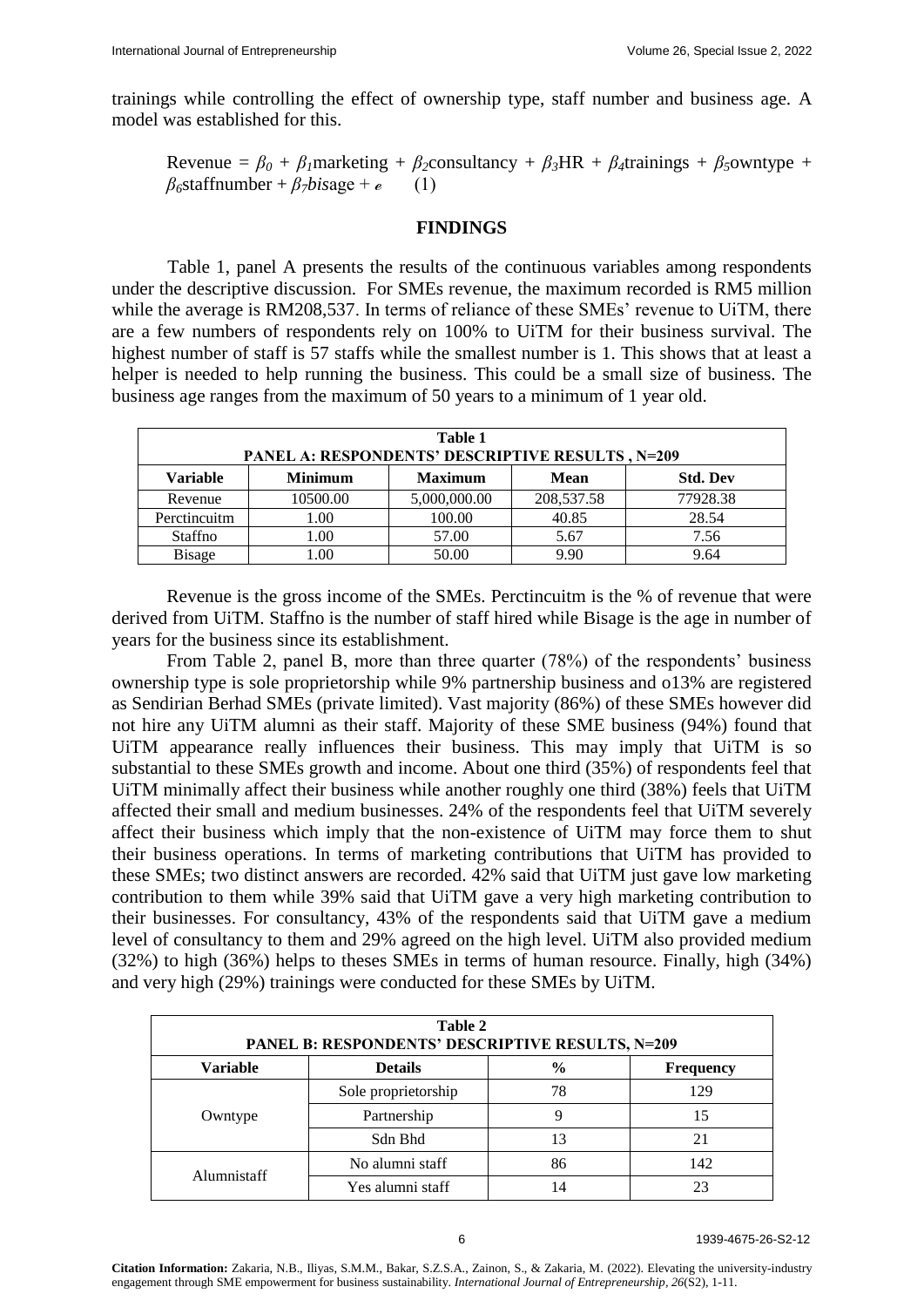| Uitmbisinfl | N <sub>o</sub>    | 6              | 10  |
|-------------|-------------------|----------------|-----|
|             | Yes               | 94             | 155 |
|             | No effect         | $\overline{2}$ | 4   |
| Uitmeffect  | Minimum effect    | 35             | 58  |
|             | Affected          | 38             | 62  |
|             | Severely affected | 24             | 40  |
|             | Low               | 42             | 70  |
|             | Medium            | 15             | 24  |
| Marketing   | High              | $\overline{4}$ | 7   |
|             | Very high         | 39             | 64  |
|             | Low               | 20             | 32  |
|             | Medium            | 43             | 71  |
| Consultancy | High              | 29             | 48  |
|             | Very high         | 9              | 14  |
|             | Low               | 13             | 21  |
| <b>HR</b>   | Medium            | 32             | 52  |
|             | High              | 36             | 59  |
|             | Very high         | 20             | 33  |
|             | Low               | 22             | 37  |
|             | Medium            | 15             | 24  |
| Trainings   | High              | 34             | 56  |
|             | Very high         | 29             | 48  |

Owntype is the different type of business ownership where 1 is sole proprietorship, 2 is partnership and 3 is private limited. Alumnistaff refers to any staff hired among UiTM alumni. Uitmbisinfl is how the business isinfluenced by the UiTM appearance within their business location. Uitmeffect is how UiTM affected the business growth. Marketing, consultancy, HR and trainings are the contributions provided by UiTM to these with different scale; 1 is low, 2 is medium, 3 is high and 4 is very high.

For Pearson Correlation, at 95% and 90% confidence levels, Pearson Correlation results show the relationship between pairs of variables. The results show that there are positive and significant results between SME's revenue with the percentage of revenue derived from UiTM and business age. In terms of UiTM contribution to these SMEs; marketing and trainings show positive and significant relationship to these SMEs' revenue. SMEs' staff number hired is also positively significant to marketing that UiTM provided. Business age is positive and significant to UiTM influential, marketing and trainings. Ownership type of these SMEs is negative and significant to the UiTM trainings which imply that the sole proprietors that carry out their business in close proximity with UiTM made efficient uses of the trainings that UiTM provided them. (Table 3).

|                   |                |              |                |               | Table 3<br>PEARSON CORRELATION RESULTS |                        |                    |                       |                  |                    |           |
|-------------------|----------------|--------------|----------------|---------------|----------------------------------------|------------------------|--------------------|-----------------------|------------------|--------------------|-----------|
|                   | <b>Revenue</b> | Perctincuitm | <b>Staffno</b> | <b>Bisage</b> | Owntype                                | <b>Alumni</b><br>staff | <b>Uitmbisinfl</b> | <b>UiTM</b><br>effect | <b>Marketing</b> | <b>Consultancy</b> | <b>HR</b> |
| Perctincuitm      | $0.121*$       |              |                |               |                                        |                        |                    |                       |                  |                    |           |
| Staffno           | $0.123*$       | 0.109        |                |               |                                        |                        |                    |                       |                  |                    |           |
| <b>Bisage</b>     | $0.142**$      | 0.107        | 0.112          |               |                                        |                        |                    |                       |                  |                    |           |
| Owntype           | 0.112          | $-0.107$     | 0.102          | $-0.102$      |                                        |                        |                    |                       |                  |                    |           |
| Alumnistaff       | $-0.106$       | 0.104        | 0.107          | 0.103         | 0.113                                  |                        |                    |                       |                  |                    |           |
| Uitmbisinfl       | 0.117          | 0.109        | 0.111          | $0.130*$      | 0.104                                  | 0.107                  |                    |                       |                  |                    |           |
| <b>UiTMeffect</b> | 0.103          | 0.108        | 0.108          | $-0.106$      | 0.103                                  | $-0.102$               | 0.102              |                       |                  |                    |           |
| Marketing         | $0.124*$       | 0.107        | $0.119*$       | $.129*$       | 0.104                                  | 0.114                  | 0.109              | 0.104                 |                  |                    |           |
| Consultancy       | 0.112          | 0.104        | 0.105          | $-0.106$      | 0.101                                  | 0.112                  | 0.102              | 0.11                  | 0.104            |                    |           |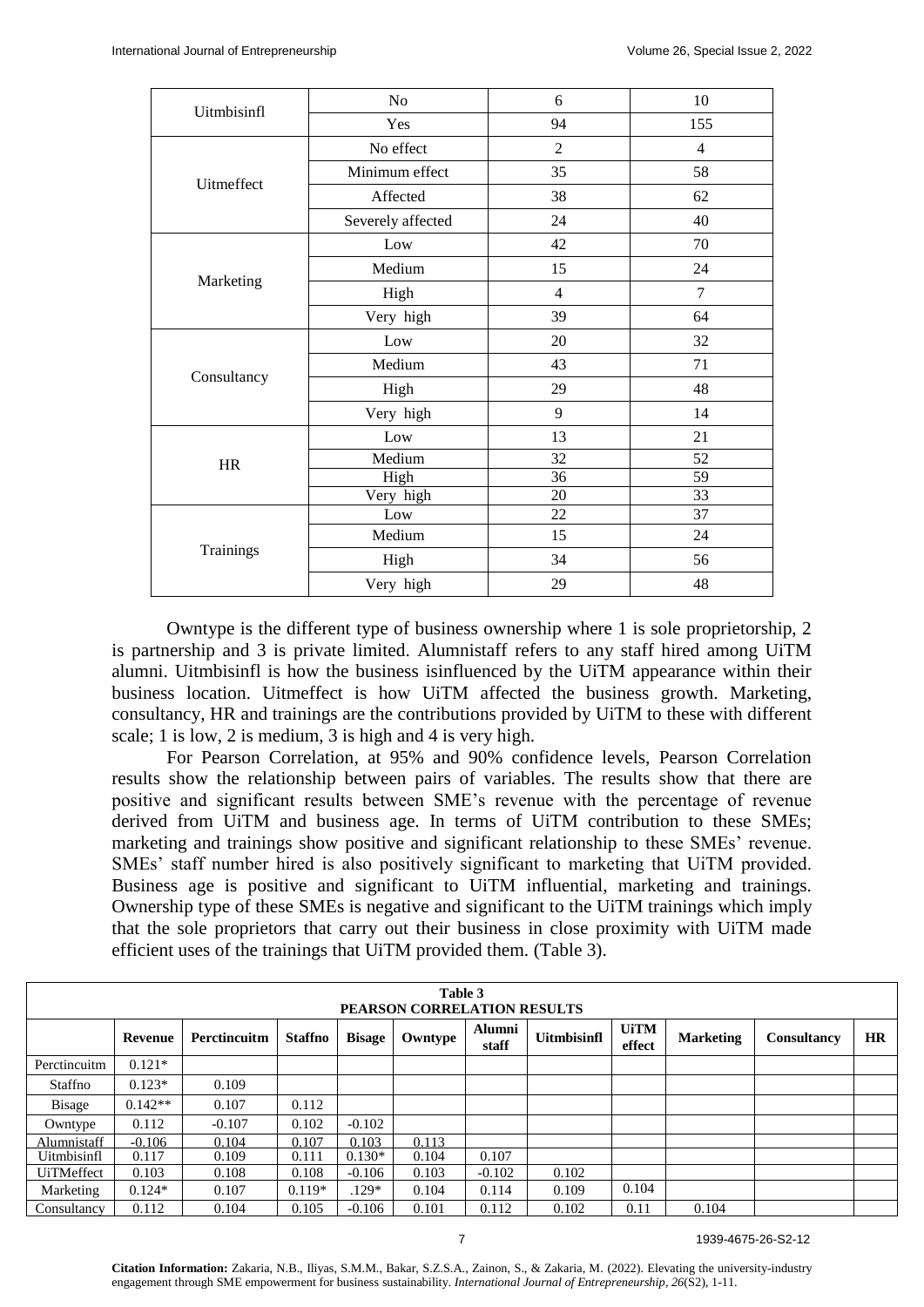| HR         | 0.104                     | 0.101                                       | 0.113 | 0.109                    | 0.111    | 0.104 | 0.103 | $-U.11$ | 0.113 | 0.103 |      |
|------------|---------------------------|---------------------------------------------|-------|--------------------------|----------|-------|-------|---------|-------|-------|------|
| Trainings  | $127*$<br>$0.12^{\prime}$ | $0.119*$                                    | 0.112 | $0.125*$<br><u>0.125</u> | $0.124*$ | 0.113 | 0.105 | 0.109   | 0.113 | 0.114 | 0.10 |
| Note: $**$ |                           | significant at 95% and * significant at 90% |       |                          |          |       |       |         |       |       |      |

From the Bivariate Pearson Correlation results, a regression analysis was then performed to further examine the effect of SMEs revenue with other exploratory UiTM-SMEs contribution variables (marketing, consultancy, HR, trainings) while controlling the effect of SMEs' ownership type, staff number and business age.

Table 4 depicts the results of the regression analysis. The results show that SMEs revenue is significant to the marketing and trainings that is provided by UiTM to them at 90% confidence level. The findings in this study parallel to Zakaria (2009) that both earnings and cash flow can be used to provide corporate liquidity performance in small and medium businesses in Malaysia. Hence with good revenue performance, marketing strategies could be enhanced as well as more trainings could also be provided. Additionally, business age also confirms the significance relationship to these SMEs revenue at 95% confidence level.

Thus, the results accepted the hypothesis of H1 that there is a significant association between SMEs revenue across UiTM contribution in terms of marketing and trainings provided. The results imply that the marketing that UiTM has offered and trainings provided to the surrounding SMEs have helped them to gain better revenues. Business age is significant to revenues as the more established the business the better revenue that they enjoyed. Variance inflation factor (VIF) results show no multicollinearity problem suspected in this research parameter.

SMErev =  $\beta_0 + \beta_1$ marketing +  $\beta_2$ consultancy +  $\beta_3$ HR +  $\beta_4$ trainings +  $\beta_6$ owntype +  $\beta$ <sup>7</sup>staffnumber +  $\beta$ <sub>8</sub>*bisage* +  $\epsilon$  (1)

| MULTIPLE REGRESSION RESULTS AMONG THE INDEPENDENT AND CONTROL<br><b>VARIABLES</b> |                     |               |            |  |  |  |  |
|-----------------------------------------------------------------------------------|---------------------|---------------|------------|--|--|--|--|
|                                                                                   | <b>Coefficients</b> | <b>T</b> stat | <b>VIF</b> |  |  |  |  |
| Revenue                                                                           |                     |               | 1.105      |  |  |  |  |
| Marketing                                                                         | 0.167               | $2.34*$       | 1.118      |  |  |  |  |
| Consultancy                                                                       | 0.029               | 0.411         | 1.167      |  |  |  |  |
| <b>HR</b>                                                                         | 0.043               | 0.695         | 1.278      |  |  |  |  |
| Training                                                                          | 0.158               | $2.13*$       | 1.088      |  |  |  |  |
| Owntype                                                                           | 0.024               | 0.334         | 1.182      |  |  |  |  |
| Staffno                                                                           | $-0.057$            | $-0.800$      | 1.165      |  |  |  |  |
| <b>Bisage</b>                                                                     | 0.209               | $2.85**$      | 1.240      |  |  |  |  |

Revenue is the gross income of the SMEs. Marketing, consultancy, HR and trainings are the contributions provided by UiTM to these SMEs with different scale; 1 is low, 2 is medium, 3 is high and 4 is very high. Owntype is the different type of business ownership where 1 is sole proprietorship, 2 is partnership and 3 is private limited. Staffno is the number of staff hired while Bisage is the age in number of years for the business since its establishment.

#### **CONCLUSION**

The purpose of this study is to examine the effect of UiTM contributions namely – marketing, consultancy, HR and trainings to SMEs revenue. The parameters of this study also control the effect of ownership type, staff number and business age among the SMEs.

**Citation Information:** Zakaria, N.B., Iliyas, S.M.M., Bakar, S.Z.S.A., Zainon, S., & Zakaria, M. (2022). Elevating the university-industry engagement through SME empowerment for business sustainability. *International Journal of Entrepreneurship, 26*(S2), 1-11.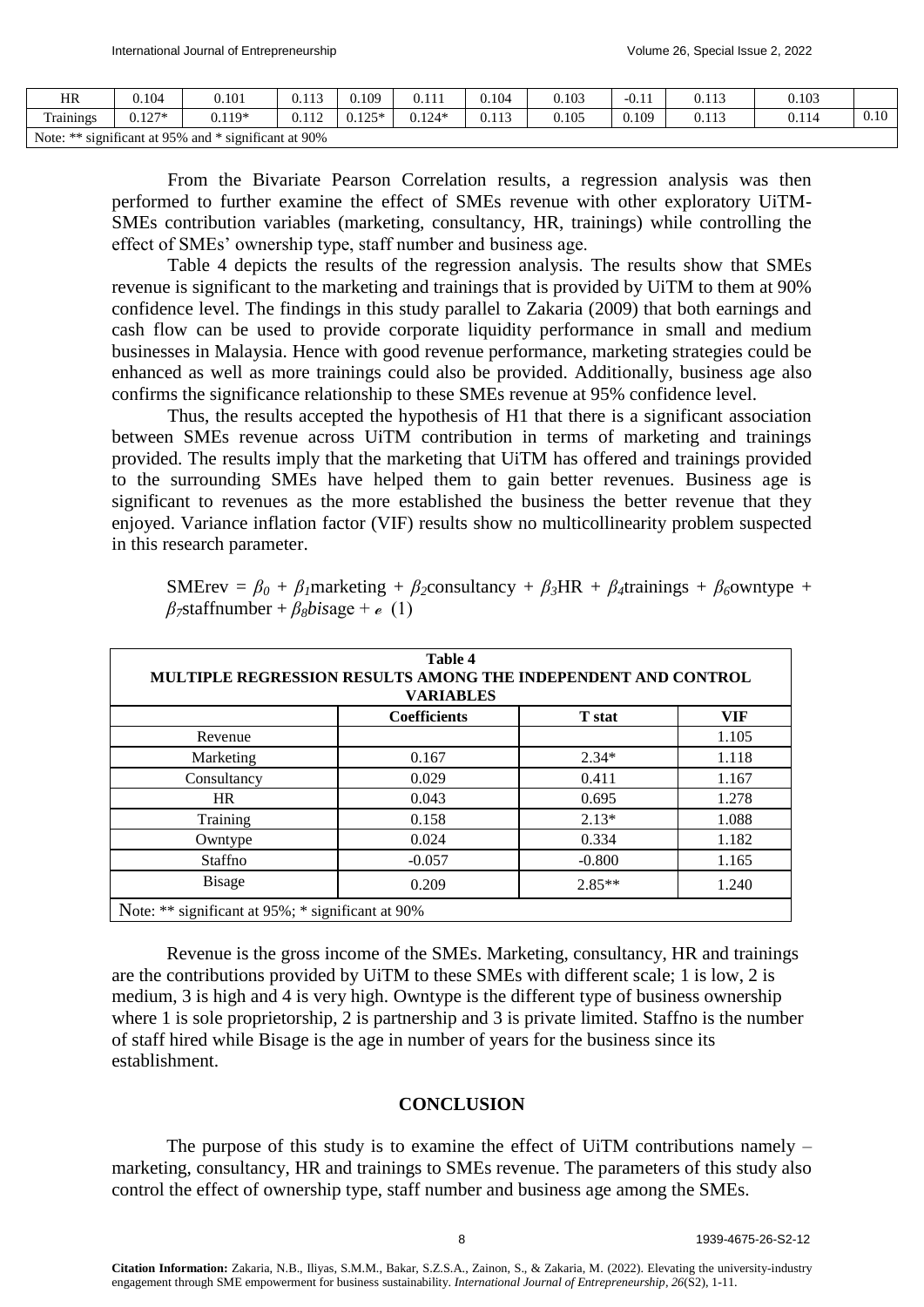As the biggest university in Malaysia, the appearance of UiTM campuses across the country plays a vital role in contributing to the development and success of the surrounding SMEs, as the community in the institution is also the customer of these enterprises. Nonetheless, there is an alarming concern of the gap between university-community; hence, the process of transferring knowledge and expertise to the local community remains an unresolved issue. Therefore, this study was designed to gather information on the factors of SMEs revenue with the effect of UiTM contributions – marketing, consultancy, HR and trainings while controlling the effect of respondents' ownership type, staff number and business age.

The results of the study show that marketing and trainings provided by UiTM are significant to SMEs revenue while business age had also positively become the influential factor. These results shed highlight to the policymakers of the institutions to get a more indepth understanding about communities' expectation and aid that university may offers while further promote the university-industry collaboration and initiatives.

#### **ACKNOWLEDGEMENT**

This research was facilitated by the Office of Industry, Community and Alumni Network of UiTM Malaysia as well as Accounting Research Institute under the 20 years UiTM establishment impact research project.

#### **REFERENCES**

- Abdullahu, T., & Masrom, M. (2017). A critical review and an assessment of university industry collaboration from the readiness perspective. *Jurnal Kemanusiaan*, *15*(1).
- Acworth, E.B. (2008). University–industry engagement: The formation of the Knowledge Integration Community (KIC) model at the Cambridge-MIT Institute. *Research Policy, 37*(8), 1241-1254.
- Agrawal, A., & Henderson, R. (2002). Putting patents in context: Exploring knowledge transfer from MIT. *Management Science, 48*(1), 44-60.
- Alam, S.S., Jani, M.F.M., Senik, Z.C., & Domil, A.K.A. (2011). Assessing barriers of growth of food processing SMIs in Malaysia: a factor analysis. *International Business Research, 4*(1), 252.
- Ambad, S.N.A., Andrew, J.V., & Amit, D.H.D.A. (2020). Growth challenges of SMEs: Empirical evidence in Sabah, Malaysia. *ASEAN Entrepreneurship Journal (AEJ), 6*(1), 8-14
- Asri, A.F., Chik, C.T., Rais, M.H.M., & Othman, N. (2020). SME product packaging: How to attract consumers?. *International Journal of Business Society, 4*(7), 102-109
- Azmi, N.A., Samat, O., Zakaria, N.B., & Yusof, M.M. (2013). Audit committee attributes on audit fees: The impact of Malaysian Code of Corporate Governance (MCCG) 2007. *Journal of Modern Accounting and Auditing*, *9*(11), 1442-1453.
- Chittithaworn, C., Islam, M.A., Keawchana, T., & Yusuf, D.H.M. (2011). Factors affecting business success of small & medium enterprises (SMEs) in Thailand. *Asian Social Science, 7*(5), 180-190.
- Cohen, W.M., Nelson, R.R., & Walsh, J.P. (2002). Links and impacts: The influence of public research on industrial R&D. *Management Science, 48*(1), 1-23.
- Cortese, A.D. (2003). The critical role of higher education in creating a sustainable future. *Planning for Higher Education*, *31*(3), 15-22.
- Department of Statistics Malaysia Official Portal. (2016) Economic census 2016. Retrieved from https://www.dosm.gov.my/v1/index.php?r=column/cone&menu\_id=RDRSYVRzK1JFcmh0dm5mV1I4 NkFJOT09
- Department of Statistics Malaysia Official Portal. (2019) *Small and medium enterprises (SMES) performance 2019.* Retrieved from

https://www.dosm.gov.my/v1/index.php?r=column/cthemeByCat&cat=159&bul\_id=VjM1enZ2RmlVR DVTNFAwRWZiZUs3QT09&menu\_id=TE5CRUZCblh4ZTZMODZIbmk2aWRRQT09

- Etzkowitz, H. (2001). The second academic revolution and the rise of entrepreneurial science. *IEEE Technology and Society Magazine, 20*(2), 18-29.
- Feldman, M.P., & Desrochers, P. (2004). Truth for its own sake: academic culture and technology transfer at Johns Hopkins University. *Minerva, 42*(2), 105-126.
- Gunto, M., & Alias, M. (2013). SMEs Development in Malaysia: Lessons for Libya. Prosiding Perkem, 5(3), 1521-1530.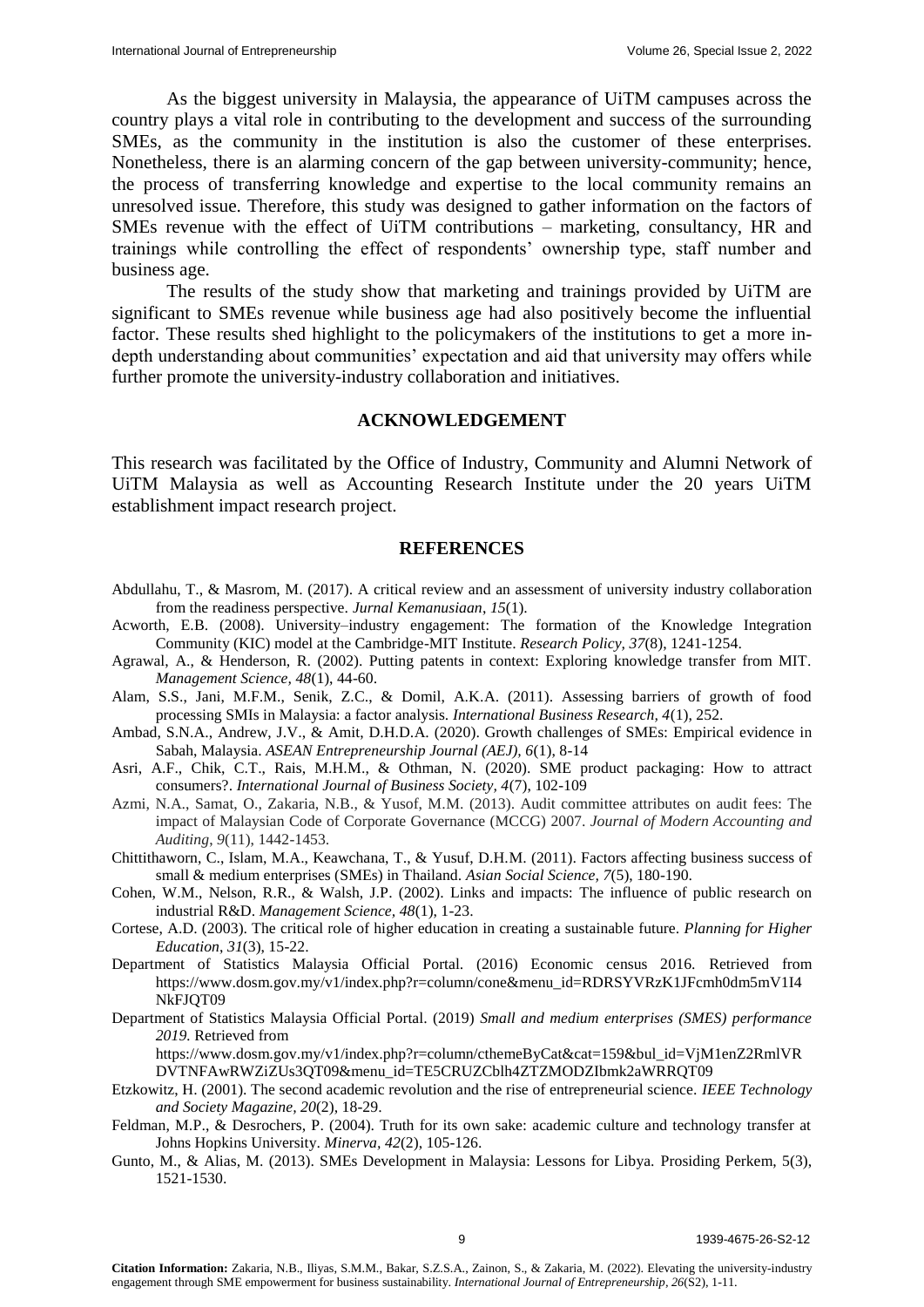- Hamdan, H., Yusof, F., Omar, D., Abdullah, F., Nasrudin, N., & Abullah, I.C. (2011). University industrial linkages: relationship towards economic growth and development in Malaysia. World Academy of Science, Engineering and Technology. *International Journal of Social, Behavioral, Educational, Economic, Business and Industrial Engineering, 5,* 1284-1291.
- Kassim, Z.A., & Sulaiman, M. (2011). Market orientation and leadership styles of managers in Malaysia. *International Journal of Leadership Studies, 6*(2), 230-245.
- Khalique, M., Isa, A.H.B.M., Nassir Shaari, J.A., & Ageel, A. (2011). Challenges faced by the small and medium enterprises (SMEs) in Malaysia: An intellectual capital perspective. *International Journal of Current Research, 3*(6), 398.
- Klofsten, M., & Jones-Evans, D. (2000). Comparing academic entrepreneurship in Europe–the case of Sweden and Ireland. *Small Business Economics, 14*(4), 299-309.
- Lavie, D., Haunschild, P.R., & Khanna, P. (2012). Organizational differences, relational mechanisms, and alliance performance. *Strategic Management Journal, 33*(13), 1453-1479.
- Lönnqvist, A. (2002). Measurement of intangible assets–an analysis of key concepts. *Frontiers of E-business Research, 27*, 275-294.
- Louis, K.S., Blumenthal, D., Gluck, M.E., & Stoto, M.A. (1989). Entrepreneurs in academe: An exploration of behaviors among life scientists. *Administrative Science Quarterly*, 110-131.
- Messeni Petruzze, A., & Murgia, G. (2021). A multilevel analysis of the technological impact of university-SME joint innovations. *Journal of Small Business Management,* 1-33.
- Mitanoski, T., Kojić, J., Jakšić, M.L., & Marinković, S. (2013). Developing SMEs through university support centres: A comparative analysis. *Management,* 67.
- Malaysian Ministry of International Trade and Industry (MITI). (2019). Small and medium enterprises. Retrieved from https://www.miti.gov.my/miti/resources/MITI%20Report/MITI\_REPORT\_2019.pdf
- Ngah, R. (2018). The role of higher education in enhancing the competitiveness of SMEs in Asean Economic Community (AEC): Universiti Teknologi MARA experience Ratih: *Jurnal Rekayasa Teknologi Industri Hijau, 1*(2), 5.
- Nguyen, T.Q., & Nguyen, H.T.T. (2020), Factors Affecting Industry and University Collaboration in Education in the Hospitality Industry in Vietnam: A Business Perspective. *Journal of Asian Finance, Economics and Business, 7*(2), 291-300
- Normah, O. (2011). An assessment of a university-industry partnership in a Malaysian university. *International Journal of Bussiness and Social Sciences, 2*(8), 94–104,
- Philpott, K., Dooley, L., O'Reilly, C., & Lupton, G. (2011). The entrepreneurial university: Examining the underlying academic tensions. *Technovation, 31*(4), 161-170.
- Othman, R., & Omar, A.F. (2012). University and industry collaboration: Towards a successful and sustainable partnership. *Procedia-Social and Behavioral Sciences*, *31*, 575-579.
- Rahim, H.L., Chik, R., Bahari, M.A., Salleh, Z., & Bakri, A.A. (2015). Entrepreneurial university: A case of Universiti Teknologi MARA. *International Academic Research Journal of Social Science, 1*(2), 2015.
- Rasmussen, E., Moen, Ø., & Gulbrandsen, M. (2006). Initiatives to promote commercialization of university knowledge. *Technovation, 26*(4), 518-533.
- Saleh, A.S., & Ndubisi, N.O. (2006). An evaluation of SME development in Malaysia. *International Review of Business Research Papers, 2*(1), 1-14.
- Saleh, A.S., & Ndubisi, N.O. (2006). SME development in Malaysia: Domestic and global challenges.
- Salleh, M.S., & Omar, M.Z. (2013). University-industry collaboration models in Malaysia. *Procedia-Social and Behavioral Sciences,* 102, 654-664.
- Shivany, S. (2021). Linkages with Micro Small Medium Enterprises (MSMEs) for Sustainable Higher Education in Management. In *New Horizons in Management, Leadership and Sustainability* (393-412). Springer, Cham.
- SME Corporation Malaysia. (2008) *Small and medium enterprises*. Retrieved from https://www.smecorp.gov.my/index.php/en/policies/2020-02-11-08-01-24/sme-definition?id=371
- Sumiati, S. (2020), Improving Small Business Performance: The Role of Entrepreneurial Intensity and Innovation. *Journal of Asian Finance, Economics and Business, 7*(10), 211-218
- Temel, S., Scholten, V., Akdeniz, R.C., Fortuin, F., & Omta, O. (2013). University–industry collaboration in Turkish SMEs: Investigation of a U-shaped relationship. *The International Journal of Entrepreneurship and Innovation, 14*(2), 103-115.
- University Transformation Division, UiTM. (2020). Facts & Figure. Retrieved September 30, 2020, from https://btu.uitm.edu.my/v2/index.php/home/facts-figure
- Williams, R. S. (1998). *Performance management: Perspectives on employee performance*. International Thomson Business Press.
- Yee, A.S.V., Chong, A.L., & Kendall, G. (2015). Managing university-industry collaborations in Malaysia by examining its critical success factors: a dyadic approach. *World Review of Business Research, 5*(3), 213- 230.